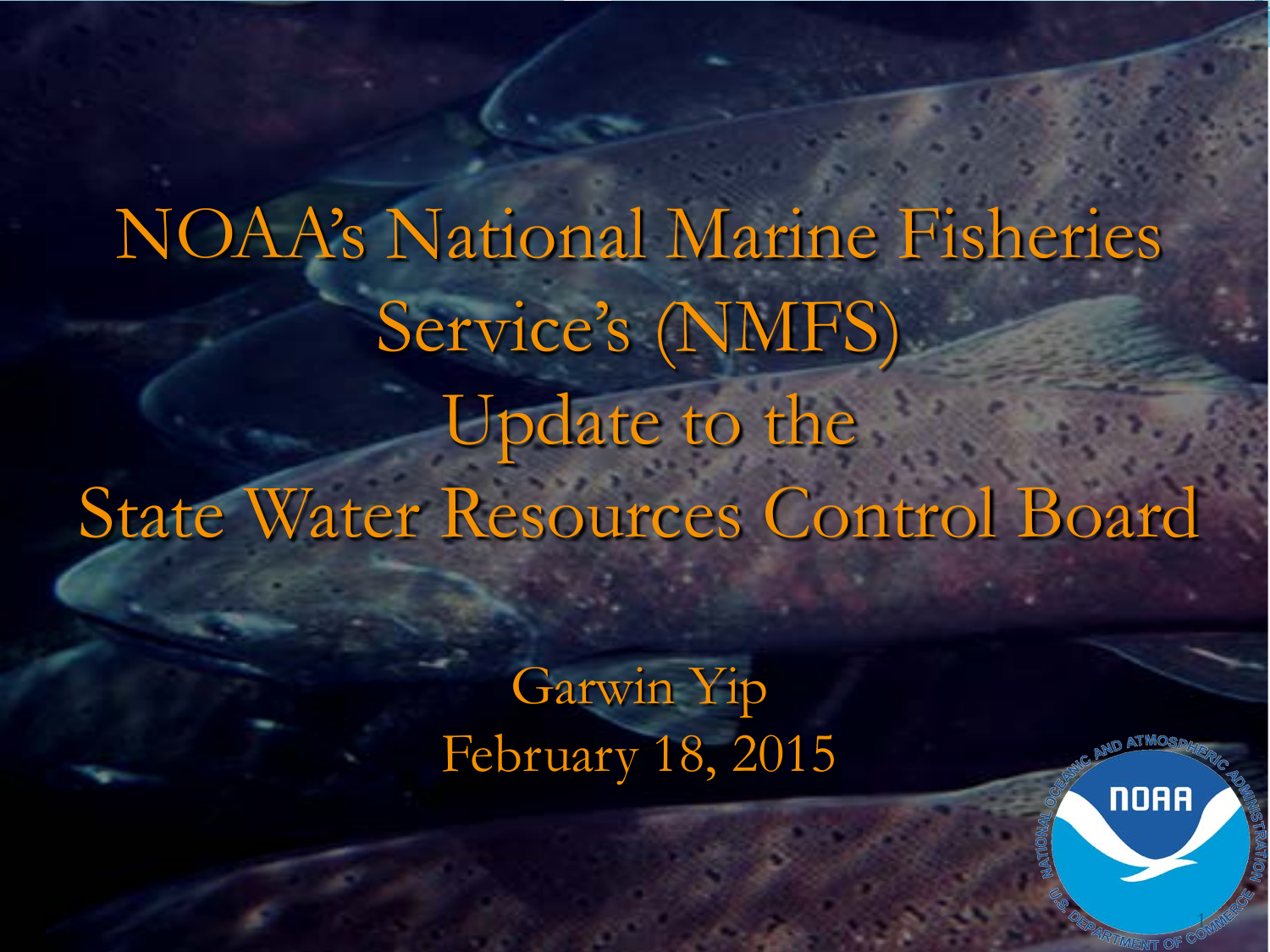

# Status of winter-run Chinook salmon TUCP and mid step Shasta operations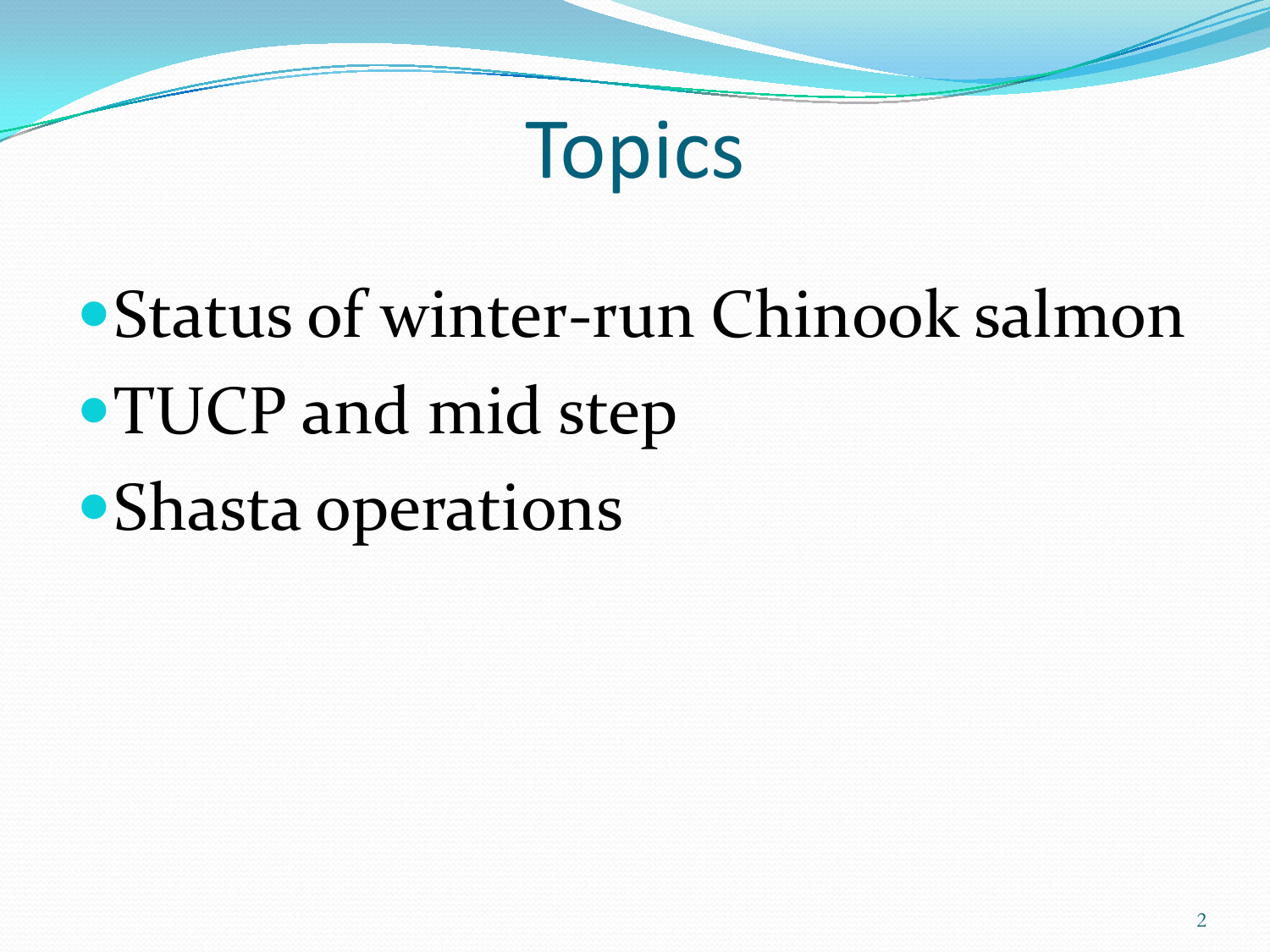#### Status of winter-run Chinook salmon

• November 18, 2014, fish agency presentation to the Water Board

#### **Effects of Drought and CVP/SWP Operations on Fish -**A Fish Agency Overview





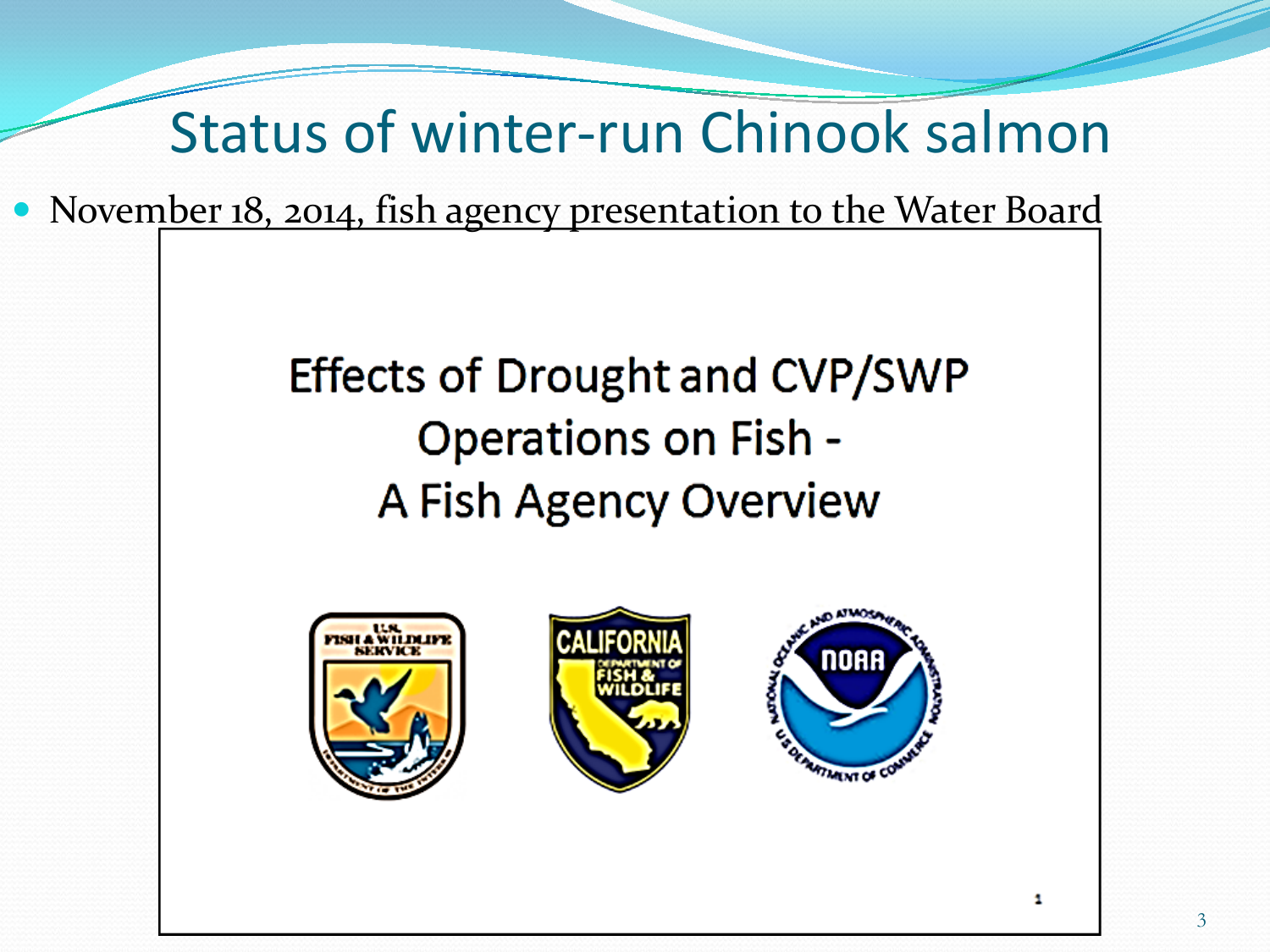# Slide 10:

Potential Impacts to 2014 Winter-Run Life Stages due to Water Temperatures in the Upper Sacramento River



**DATE**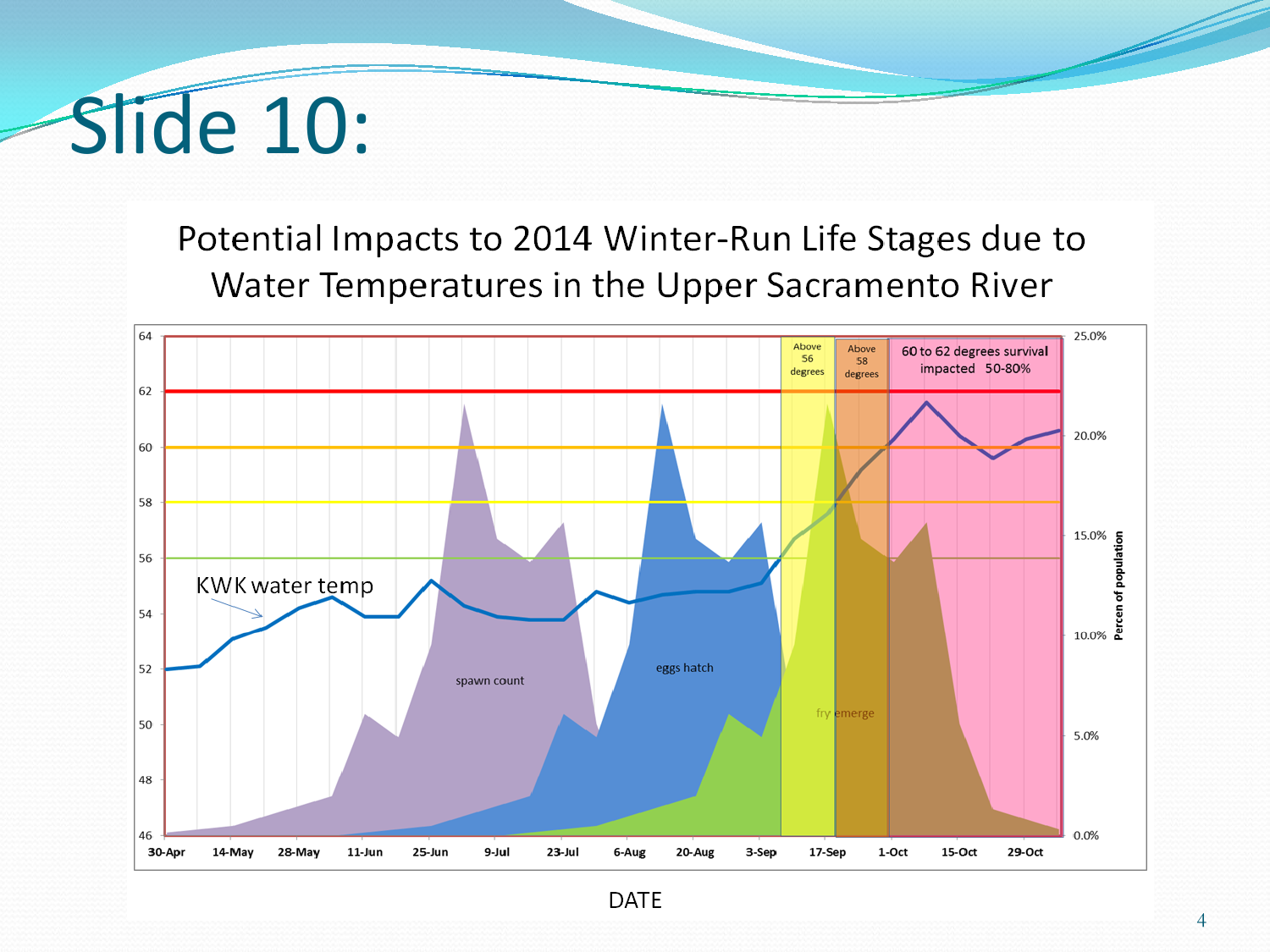# Slide 11:

### 2014 Winter-run Egg Temperature **Mortality-Sacramento River**

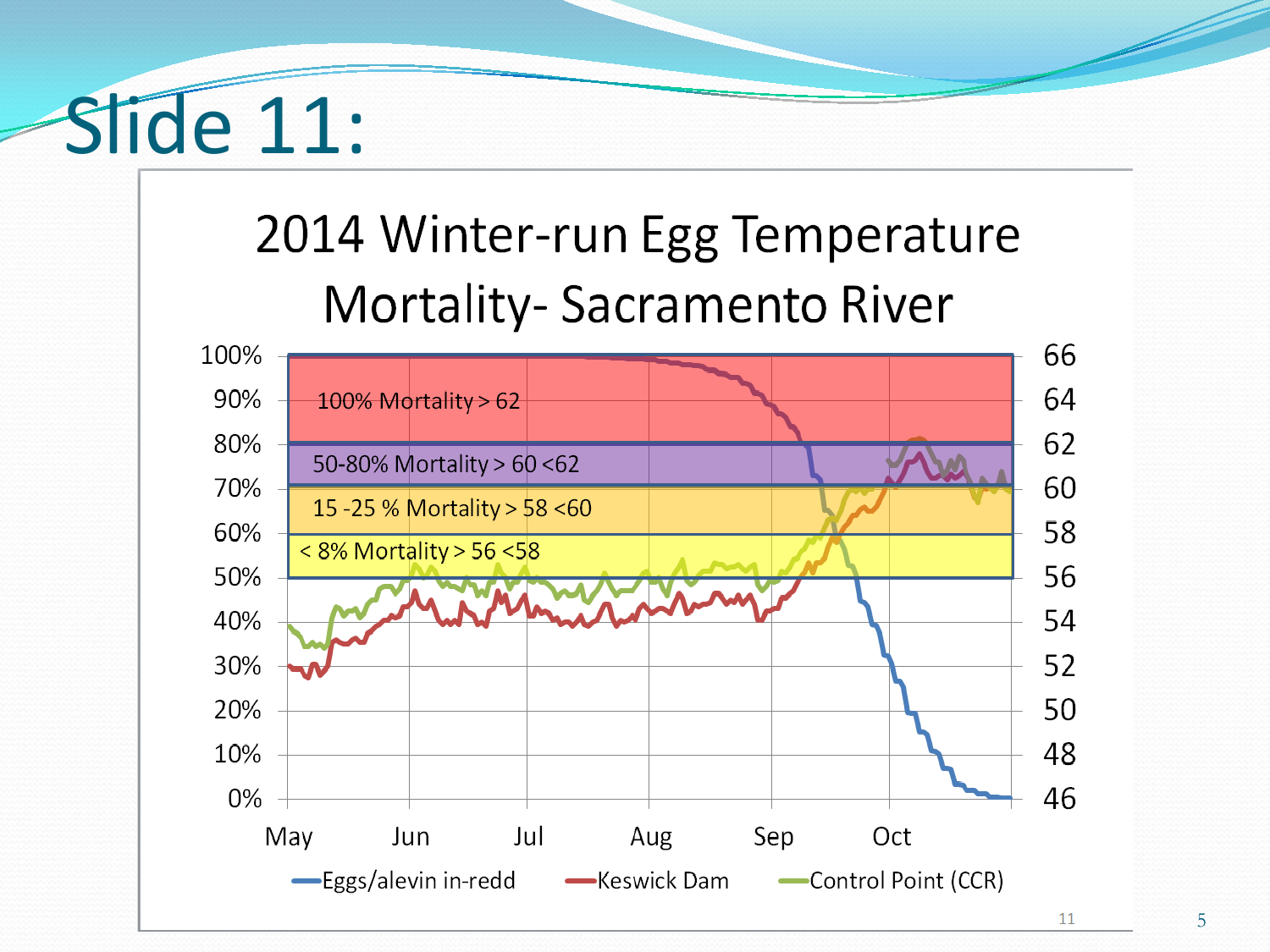- What does this mean (putting things in context)?
	- Considerable mortality to the cohort, overall, but more so in the latter part of the run
	- Did last year's TUCP Order help?
	- Considerable mortality of eggs and fry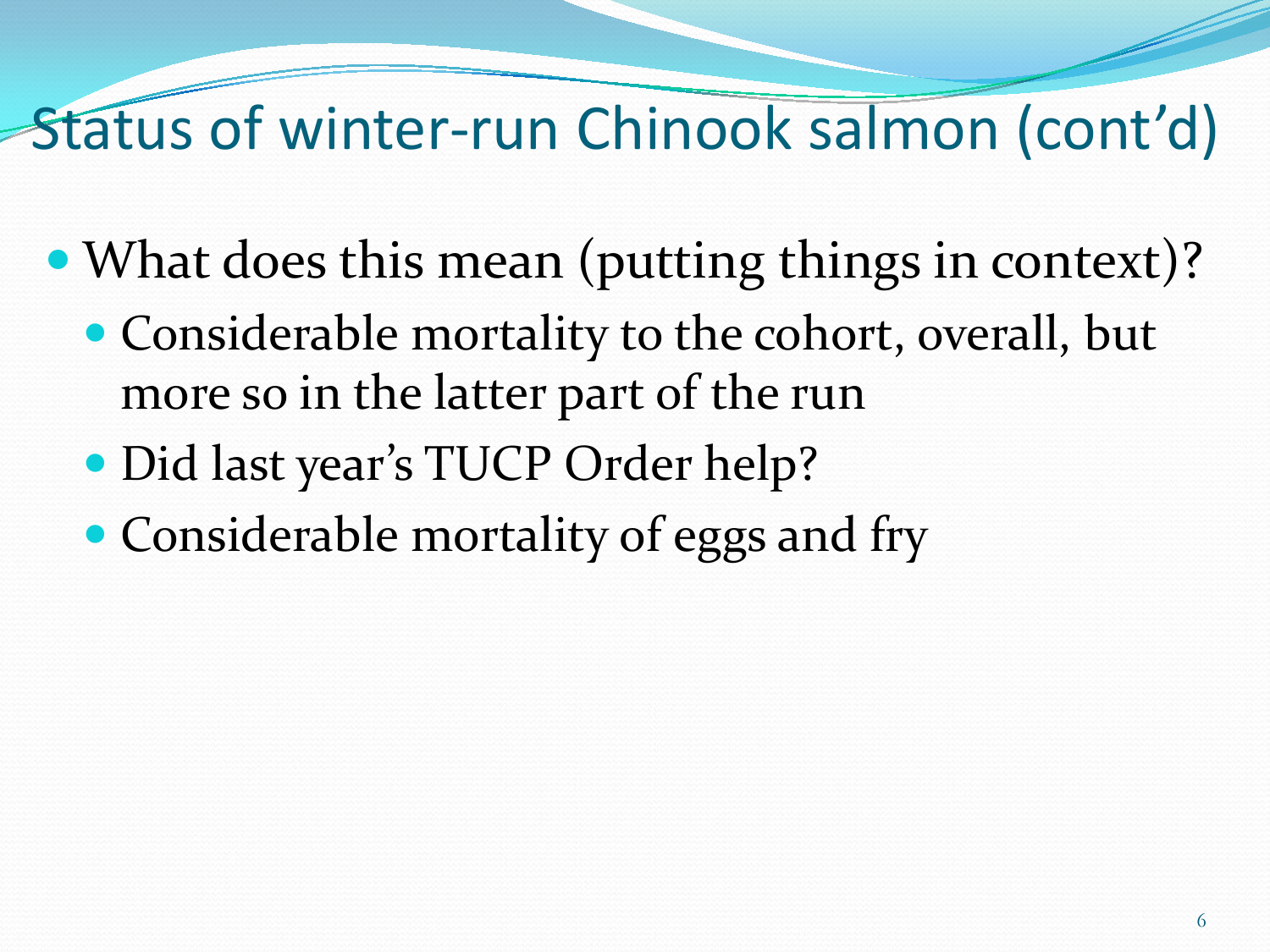

Provided by Jim Smith (USFWS) to the IEP winter-run PWT, January 26, 2015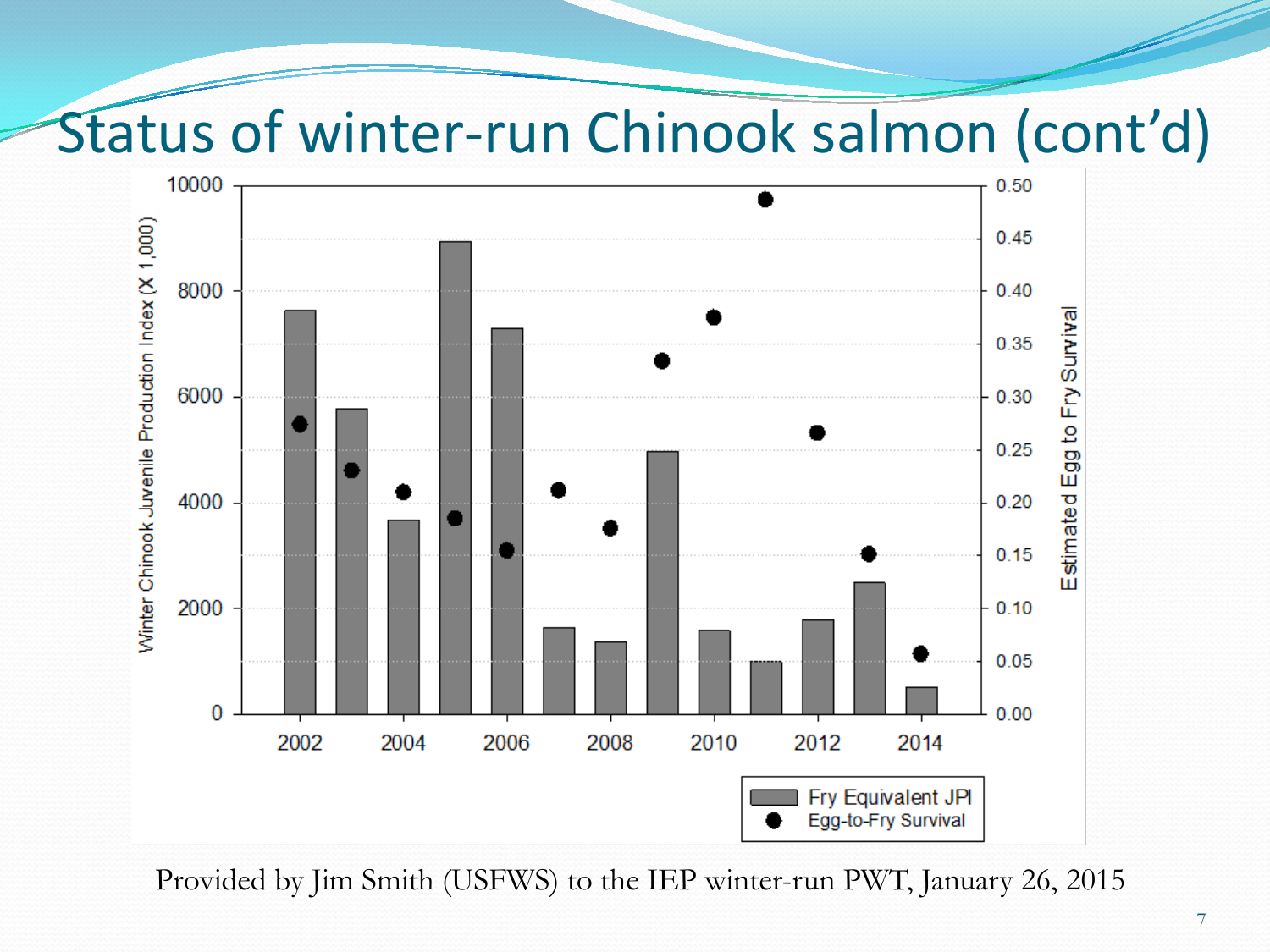## Winter-run numbers:

- Natural juvenile winter-run past Red Bluff
	- 406,840 in broodyear 2014, as of February 11, 2015 (from 3,015 adults)
	- 848,980 in broodyear 2011 (from 827 adults)
- Hatchery juvenile winter-run:
	- Approximately 609,000 released February 4-6, 2015
	- All coded wire tagged, 571 acoustically tagged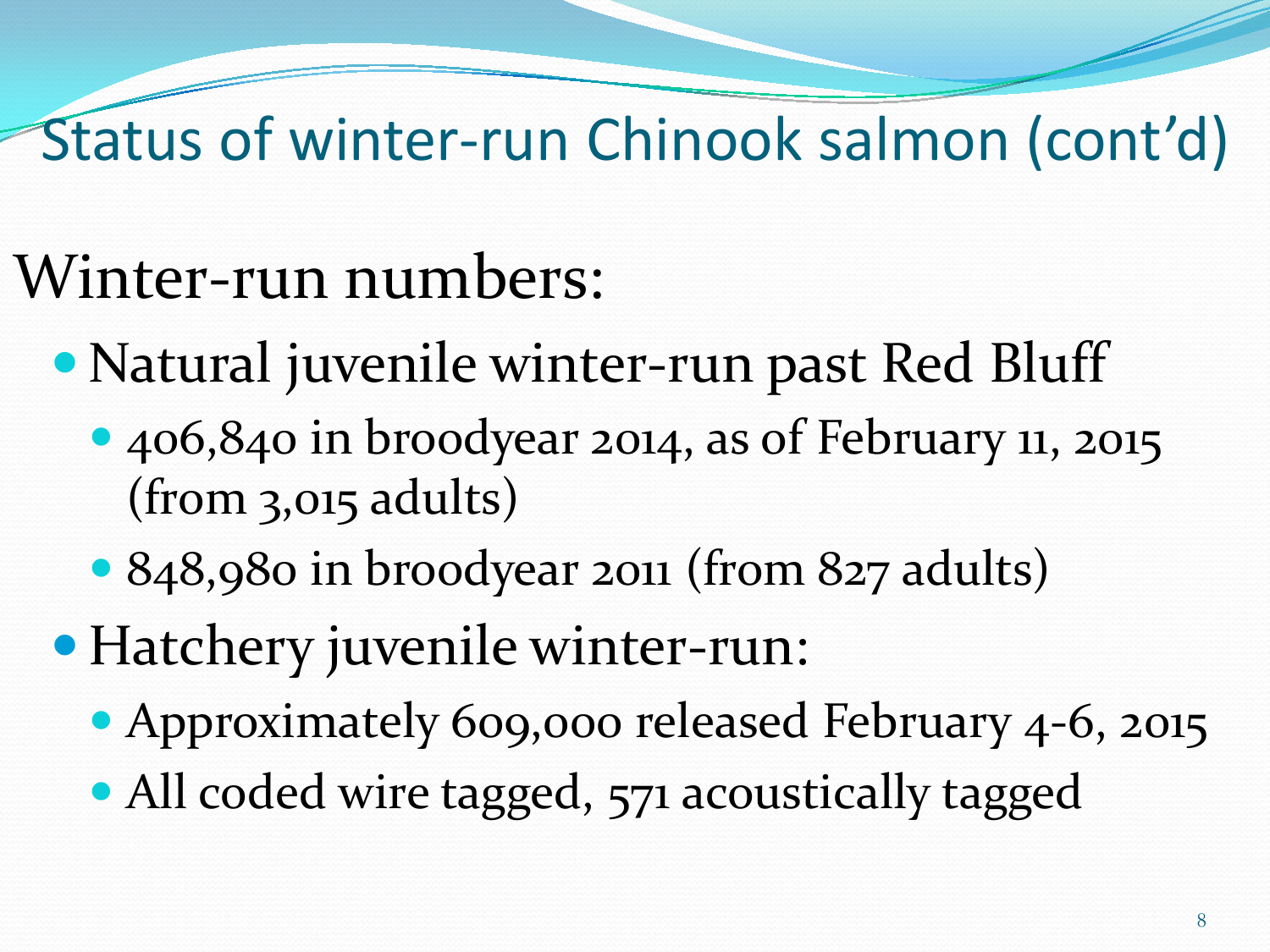- Winter-run JPE: NMFS issued on January 16, 2015
- Where are the winter-run?
	- Natural winter-run: >95% currently in the Delta
	- Hatchery winter-run:
		- 20-30% currently in the Delta
		- first detected at the I-80/I-50 bridge within 4 days of release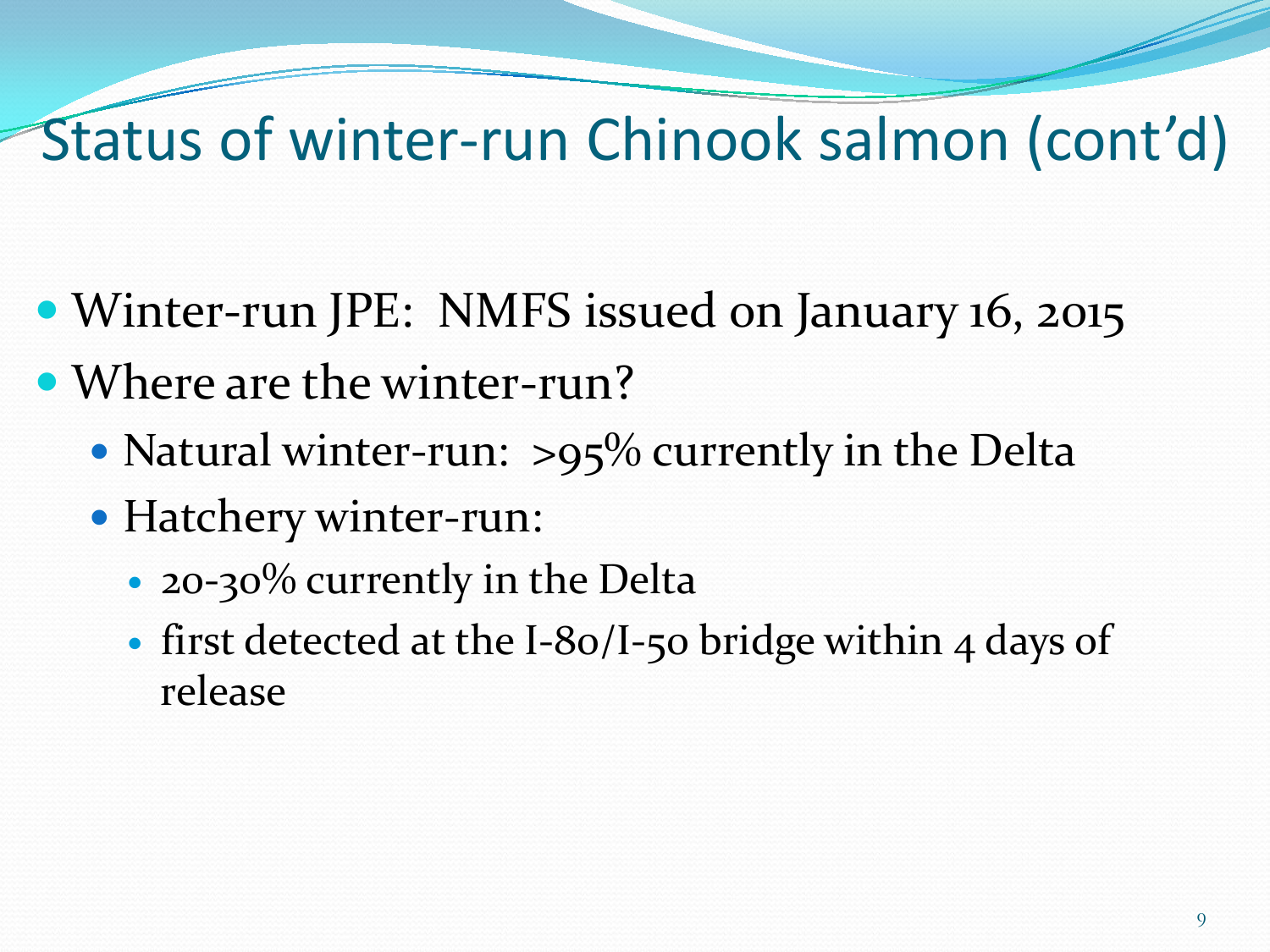#### Current fish distribution (from DOSS, February 17, 2015)

| <b>Location</b>                                                            | <b>Yet to Enter Delta</b><br>(Upstream of Knights<br>Landing)                                | In the Delta                                                                                 | <b>Exited the Delta</b><br>(Past Chipps Island)                                               |
|----------------------------------------------------------------------------|----------------------------------------------------------------------------------------------|----------------------------------------------------------------------------------------------|-----------------------------------------------------------------------------------------------|
| Young-of-year (YOY)<br>winter-run Chinook<br>salmon(naturally<br>produced) | Few stragglers only<br>(last week: Same)                                                     | >95%<br>(last week: same)                                                                    | $< 5\%$<br>(last week: same)                                                                  |
| YOY winter-run<br>Chinook salmon<br>(hatchery-produced)                    | ~275%<br>$last week: 95\%)$                                                                  | $-25%$<br>$last week: 5\%)$                                                                  | 0%<br>$last week: 0\%)$                                                                       |
| YOY spring-run<br>Chinook salmon                                           | $5\% - 20\%$<br>(last week: $<$ 25%)                                                         | $80\% - 95\%$<br>$\text{(last week: } > 75\%)$                                               | $< 5\%$<br>(last week: $<$ 5%)                                                                |
| Yearling spring-run<br>Chinook salmon*                                     | Few stragglers only<br>(last week: same)                                                     | 75% - 85%<br>(last week: same)                                                               | 15% - 25%<br>(last week: same)                                                                |
| Hatchery Steelhead**                                                       | $10\% - 20\%$<br>(Includes all hatchery fish)<br>(last week: 10% - 20% of<br>CNFH steelhead) | 80% - 90%<br>(Includes all hatchery<br>fish)<br>(last week: 80% - 90%)<br>of CNFH steelhead) | Few to $< 5\%$<br>(Includes all hatchery<br>fish)<br>(last week: $~5\%$ of<br>CNFH steelhead) |
| Sacramento River<br>Steelhead (naturally-<br><i>produced</i> )             | Limited catch data; will review historical data for next week                                |                                                                                              |                                                                                               |
| San Joaquin River<br>Steelhead***                                          | $~180\%$<br>(last week: same)                                                                | $-20%$<br>(last week: same)                                                                  | 0%<br>(last week: same)                                                                       |

**\*** No yearling spring-run Chinook salmon have been caught in 2014 monitoring. In general, very few yearling spring-run Chinook salmon are observed because of their relatively large size and strong swimming (and associated gear avoidance) abilities.

\*\*Difficult to assess now that three hatchery releases are in the system (CNFH, Feather River Fish Hatchery, and Mokelumne Fish Hatchery).

\*\*\*Have not observed juvenile steelhead in monitoring data; Distribution estimates are based on 10 years of historical data from Mossdale Trawls, and RST data from Caswell Park on the Stanislaus River. 10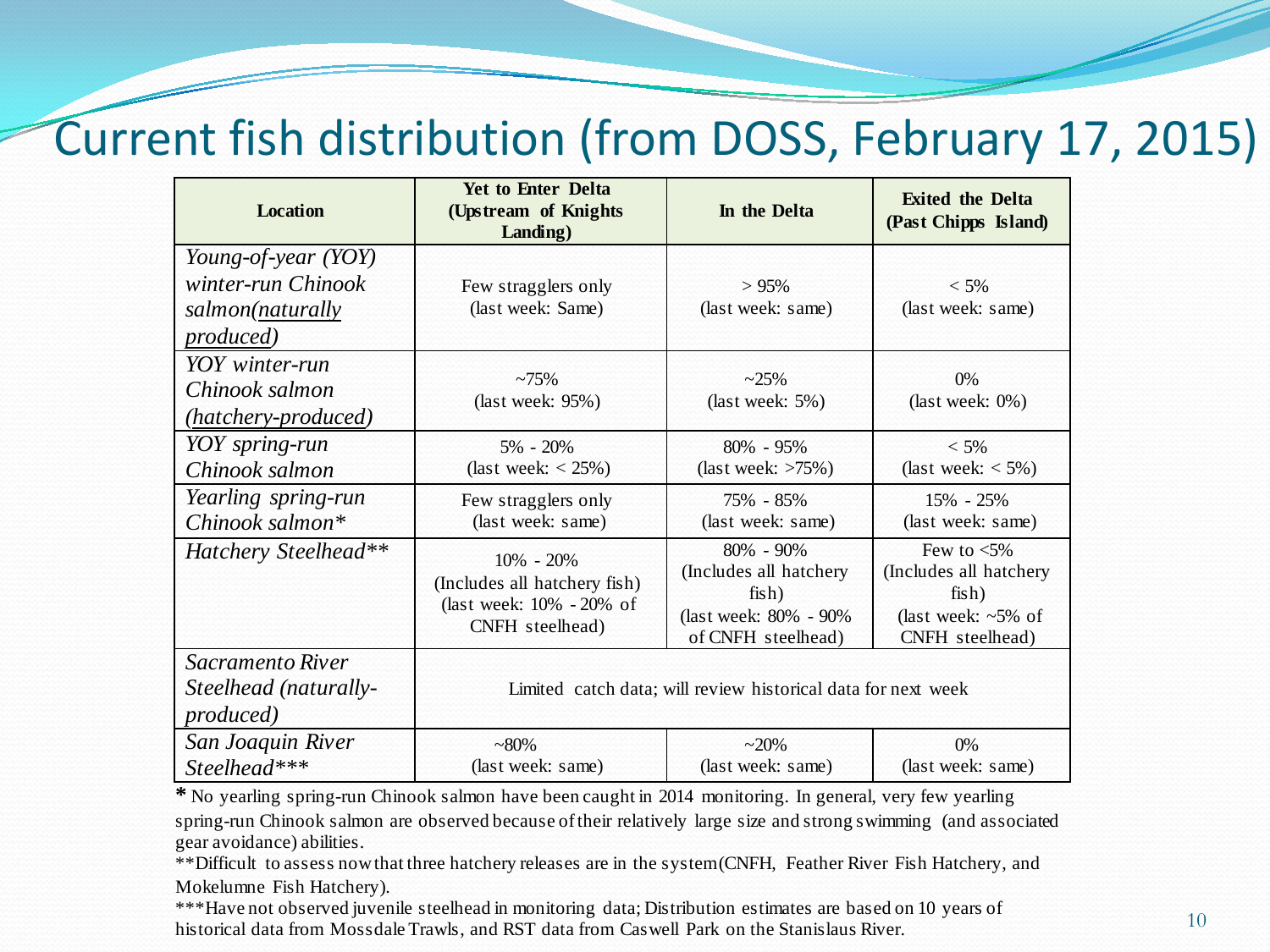#### TUCP and mid-step

- D-1641 as baseline
- TUCP
- Mid-step: Benefit…or not?
	- Standard of review
	- NMFS acknowledged unquantifiable adverse effects, but focused on the OMR effects of increased exports (from combined 1,500 cfs to 3,500 cfs)